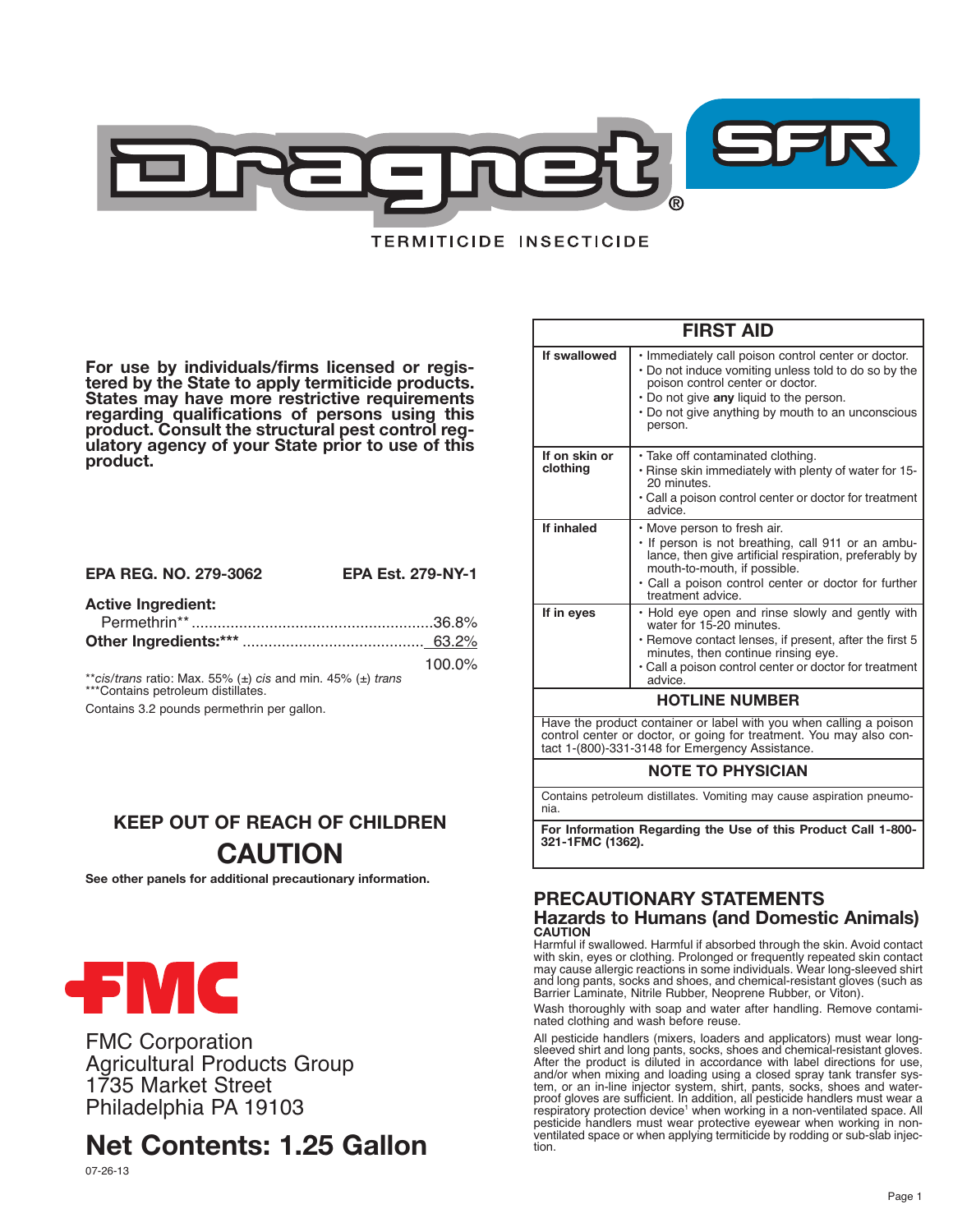<sup>1</sup>Use one of the following Mine Safety and Health Administration 'Use one of the following Mine Safety and Health Administration<br>(MSHA) /National Institute for Occupational Safety and Health<br>(NIOSH) air purifying respirator types with approval number prefixes such as: TC-23C, TC-21C , TC-19C, TC-13F and TC-14G.

or a NIOSH approved respirator with any R, P or HE filter.

or a NIOSH approved respirator with an organic vapor (OV) cartridge or canister with any R, P or HE prefilter.

**User Safety Recommendations:** Users should wash hands before eating, drinking, chewing gum, using tobacco or using the toilet. Users should remove clothing/PPE immediately if pesticide gets inside. Then wash thoroughly and put on clean clothing. Users should remove PPE immediately after handling this product. Wash the outside of gloves before removing. As soon as possible, wash thoroughly and change into clean clothing.

When treating adjacent to an existing structure, the applicator must check the area to be treated, and immediately adjacent areas of the structure, for visible and accessible cracks and holes to prevent any leaks or significant exposures to persons occupying the structure. People present or residing in the structure during application must be advised to remove their pets and themselves from the structure if they see any signs of leak-<br>age. After application, the applicator is required to check for leaks. All<br>leaks resulting in the deposition of termiticide in locations other tha prescribed on this label must be cleaned up prior to leaving the applica-tion site. Do not allow people or pets to contact contaminated areas or to reoccupy contaminated areas of the structure until the clean-up is completed.

# **Environmental Hazards**

This pesticide is extremely toxic to aquatic organisms, including fish and invertebrates. To protect the environment, do not allow pesticide to enter or run off into storm drains, drainage ditches, gutters or surface waters. Applying this product in calm weather when rain is not predicted for the next 24 hours will help to ensure that wind or rain does not blow or wash pesticide off the treatment area. Rinsing applications equipment over the treated area will help avoid run off to water bodies or drainage systems.

This product is highly toxic to bees exposed to direct treatment on bloom-ing crops or weeds. Do not apply this product or allow it to drift to blooming crops or weeds while bees are actively visiting the treatment area.

# **Physical/Chemical Hazards**

Do not use or store near heat or open flame.

## **DIRECTIONS FOR USE**

It is a violation of Federal Law to use this product in a manner inconsistent with its labeling.

# **Shake Well Before Using**

# **STORAGE AND DISPOSAL**

**Pesticide Storage**

Store at temperatures above 40°F (5°C).

If separation occurs, and less than entire contents of container are to be used, remix by agitation. For the 1.25 and 2.5 gallon containers, invert and shake several times until contents are homogeneous.

If crystals form, warm to room temperature 70°F (21°C) by room heat- ing only for 24-48 hours and shake occasionally until crystals dissolve and product appears uniform. Do not use external source of heat for warming container.

Do not use or store near heat, open flame or hot surfaces.

Keep out of reach of children and animals. Store in original containers only. Store in a cool, dry place and avoid excess heat. Carefully open containers. After partial use, replace lids and close tightly. Do not put concentrate or dilute material into food or drink containers. Do not contaminate other pesticides, fertilizers, water, food, or feed by storage or disposal.

In case of spill, avoid contact, isolate area and keep out animals and unprotected persons. Confine spills. **Call CHEMTREC (Transportation and spills): (800) 424-9300.**

To confine spill: If liquid, dike surrounding area or absorb with sand,<br>cat litter, commercial clay or gel absorbents. If dry material, cover to prevent dispersal. Place damaged package in a holding container.<br>Identify contents.

#### **Pesticide Disposal**

Wastes resulting from the use of this product may be disposed of on site or at an approved waste disposal facility.

#### **Container Disposal**

**Metal or Plastic Container: Non-refillable container.** Do not reuse or refill this container. **Triple rinse as follows:** Empty the contents into application equipment or a mix tank and drain for 10 seconds after flow begins to drip. Fill container 1/4 full with water and recap. Shake for 10 seconds. Pour rinsate into application equipment or mix tank or store rinsate for later use or disposal. Drain for 10 seconds after flow begins to drip. Repeat this procedure two more times. Then offer for recycling, if available or reconditioning, if appropriate, or puncture and dispose of in a sanitary landfill.

### **General Information on the Use of This Product**

Not for use on plants being grown for sale or other commercial use, or for commercial seed production, or for research purposes. For use on plants intended for aesthetic purposes or climatic modification and being grown in interior plantscapes, ornamental gardens or parks, or lawns and grounds.

Choice of appropriate procedures should include consideration of such variable factors as the design of the structure, location of heating, ventilation, and air conditioning (HVAC) systems, water table, soil type, soil compaction, grade conditions, and location and type of domestic water supplies and utilities.

For advice concerning current control practices with relation to the specific local conditions, consult resources in structural pest control and state cooperative extension and regulatory agencies

# **SUBTERRANEAN TERMITE CONTROL**

The use of this product prevents and controls termite infestations in and around structures and constructions.

The dilute insecticidal emulsion must be adequately dispersed in the soil to establish a barrier between the wood and the termites in the soil. As a good practice: 1) all non-essential wood and cellulose containing materials should be removed from around foundation walls, crawl spaces and porches; 2) eliminate termite access to moisture by repairing faulty plumb-ing and/or construction grade. Soil around untreated structural wood in contact with soil should be treated as described below.

To establish an effective insecticidal barrier with this product the service technician must be familiar with current termite control practices such as: trenching, rodding, sub-slab injection, coarse fan spraying of soil surfaces, crack and crevice (void) injection, excavated soil treatment, and brush or spray applications to infested or susceptible wood. These techniques must be correctly employed to prevent or control infestations by subterranean termites such as: *Coptotermes, Heterotermes, Reticulitermes* and *Zootermopsis.* The biology and behavior of the species involved should be considered by the service technician in determining which control prac- tices to use to eliminate or prevent the termite infestation.

**Important:** Contamination of public and private water supplies must be avoided by following these precautions: Use anti-backflow equipment or procedures to prevent siphonage of insecticide into water supplies. Do not contaminate cisterns or wells. Do not treat soil that is water saturated or frozen or in any conditions where runoff or movement from the treatment area (site) is likely to occur.

Permethrin the active ingredient in Dragnet ® SFR termiticide/insecticide, is extremely toxic to fish and aquatic invertebrates. Care should be used when making applications near bodies of water. As part of FMC's stewardship program, refer to available support literature on well water,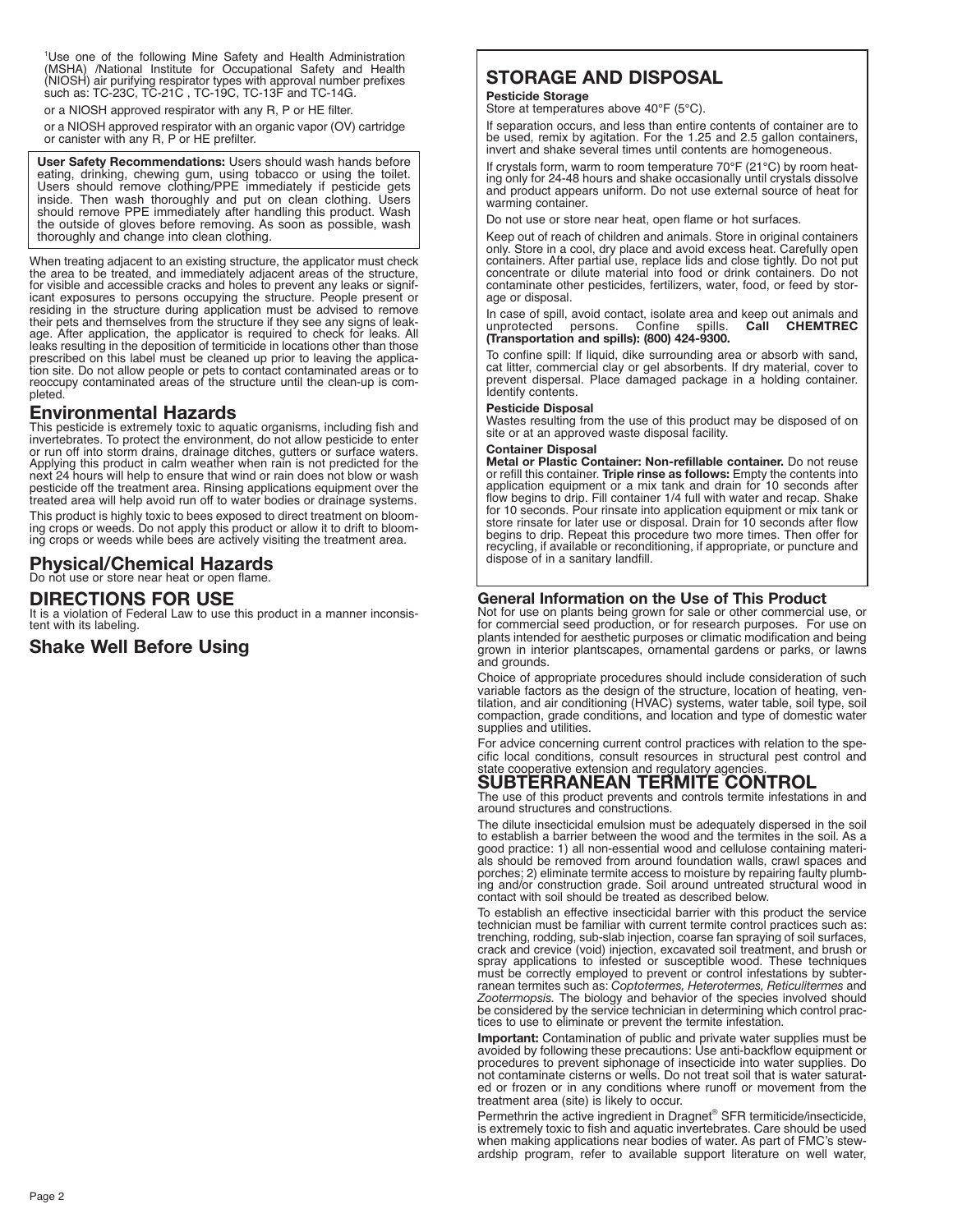ponds and stream concerns. Locate sources of water discharge from structures, such as french drains and sump systems. Turn off discharge pumps until after application is complete. Observe for any change in color or odor of effluent discharge.Consult state and local specifications for recommended distances of wells from treated areas, or if such regulations do not exist, refer to Federal Housing Administration Specifications (H.U.D.) for guidance.

**Note:** Crawlspaces are to be considered inside of the structure.

**Critical Areas:** Critical areas include areas where the foundation is penetrated by utility services, cracks and expansion joints, bath traps and areas where cement constructions have been poured adjacent to the foundation such as stairs, patios, and slab additions.

#### **Structures with Wells/Cisterns Inside Foundations**

Structures that contain wells or cisterns within the foundation of a structure can only be treated using the following techniques:

- 1. Do not treat soil while it is beneath or within the foundation or along the exterior perimeter of a structure that contains a well or cistern. The treated backfill method must be used if soil is removed and treated outside/away from the foundation. The treated backfill technique is described as follows:
	- a. Trench and remove soil to be treated onto heavy plastic sheeting or similar material or into <sup>a</sup> wheelbarrow.
	- b. Treat the soil at the rate of <sup>4</sup> gallons of dilute emulsion per <sup>10</sup> linear feet per foot of depth of the trench, or <sup>1</sup> gallon per 1.0 cubic feet of soil. See "Mixing Directions section of the label. Mix thoroughly into the soil taking care to contain the liquid and prevent runoff or spillage.
	- c. After the treated soil has absorbed the diluted emulsion, replace the soil into the trench.
- 2. Treat infested and/or damaged wood in place using an injection technique such as described in the "Control of Wood Infesting Insects" section of this label

#### **Structures with Adjacent Wells/Cisterns and/or Other Water Bodies**

Applicators must inspect all structures with nearby water sources such as wells, cisterns, surface ponds, streams, and other bodies of water and evaluate, at a minimum, the treatment recommendations listed below prior to making an application

- 1. Prior to treatment, if feasible, expose the water pipe(s) coming from the well to the structure, if the pipe(s) enter the structure within 3 feet of grade.
- 2. Prior to treatment, applicators are advised to take precautions to limit<br>the risk of applying the termiticide into subsurface drains that could<br>empty into any bodies of water. These precautions include evaluating<br>whethe in contamination of the subsurface drain. Factors such as depth to the drain system and soil type and degree of compaction should be taken into account in determining the depth of treatment.
- 3. When appropriate (i.e., on the water side of the structure), the treated backfill technique (described above) can also be used to minimize offsite movement of termiticide.

Prior to using this technique near wells or cisterns, consult state, local or federal agencies for information regarding approved treatment practices in your area.

**Application Rate:** Use a 0.5% emulsion for subterranean termites. For other pests on the label use specific listed rates.

**Mixing Directions:** Mix the termiticide use dilution in the following manner: Fill tank 1/4 to 1/3 full. Start pump to begin by-pass agitation and place end of treating tool in tank to allow circulation through hose. Add appropriate amount of Dragnet SFR. Add remaining amount of water. Let pump run and allow recirculation through the hose for 2 to 3 minutes.

Dragnet SFR may also be mixed into full tanks of water, but requires substantial agitation to insure uniformity of the emulsion.

To prepare a 0.5% water emulsion, ready to use, dilute 1.25 gallons of Dragnet SFR with 94.75 gallons of water.

**Mixing:** For the desired application rate, use the chart below to determine the amount of Dragnet SFR for a given volume of finished emulsion:

| Amount of Dragnet <sup>®</sup> SFR termiticide/insecticide<br>(Gallons except where noted) |                                                                                                                                                     |                                                                                                     |                                                                |  |
|--------------------------------------------------------------------------------------------|-----------------------------------------------------------------------------------------------------------------------------------------------------|-----------------------------------------------------------------------------------------------------|----------------------------------------------------------------|--|
| <b>Emulsion</b><br><b>Concentration</b>                                                    | <b>Amount</b><br>of Dragnet SFR                                                                                                                     | <b>Amount</b><br>of Water                                                                           | <b>Desired Gallons</b><br>of Finished Emulsion                 |  |
| 0.5%                                                                                       | $12/3$ fl. oz.<br>$62/3$ fl. oz.<br>$8^{1}/_{3}$ fl. oz.<br>$162/3$ fl. oz.<br>0.25<br>0.5<br>0.75<br>1.25<br>2.5                                   | 7.9 pints<br>31.6 pints<br>39.5 pints<br>9.9<br>18.75<br>37.5<br>57.25<br>94.75<br>189.5            | 1<br>4<br>5<br>10<br>19<br>38<br>58<br>96<br>192               |  |
| $1.0\%$ *                                                                                  | $12/3$ fl. oz.<br>$3\frac{1}{3}$ fl. oz.<br>$62/3$ fl. oz.<br>$162/3$ fl. oz.<br>$33'/_3$ fl. oz.<br>0.5<br>1.5<br>2.5<br>5                         | $62\frac{1}{3}$ fl. oz.<br>7.8 pints<br>15.6 pints<br>4.9<br>9.7<br>18.5<br>37<br>56.5<br>91<br>187 | 0.5<br>1<br>$\frac{2}{5}$<br>10<br>19<br>38<br>58<br>96<br>192 |  |
| $2.0*$                                                                                     | $12/3$ fl. oz.<br>$62/3$ fl. oz.<br>$33'/_3$ fl. oz.<br>$66^2$ / $\frac{1}{3}$ fl. oz.<br>1<br>$\begin{array}{c}\n 2 \\ 3 \\ 5\n \end{array}$<br>10 | $30\frac{1}{3}$ fl. oz.<br>7.6 pints<br>4.74<br>9.5<br>18<br>36<br>55<br>91<br>182                  | .25<br>1<br>5<br>10<br>19<br>38<br>58<br>96<br>192             |  |

Common units of measure: <sup>1</sup> pint <sup>=</sup> <sup>16</sup> fluid ounces (oz.)

1 gallon = 4 quarts = 8 pints = 128 fluid ounces (oz.) \*For termite applications, only use these rates in conjunction with the application volume adjustments as listed in the section below or in the foam or underground service application sections.

#### **Pre-Construction Subterranean Termite Treatment**

#### **Pre-Construction Treatment: Do not apply at a lower dosage and/or concentration than specified on this label for applications prior to the installation of the finished grade.**

The treatment site must be covered prior to a rain event in order to prevent run-off of the pesticide into non-target areas.

The applicator must either cover the soil him/herself or provide written notification of the above requirement to the contractor on site and to the person commissioning the application (if different than the contractor). If notice is provided to the contractor or the person commissioning the application, then they are responsible under FIFRA to ensure that: 1) if the concrete slab cannot be poured over the treated soil within 24 hours of application the treated soil is covered with a waterproof covering (such as polyethylene sheeting), and 2) the treated soil is covered if precipitation is predicted to occur before the concrete slab is scheduled to be poured.

Do not treat soil that is water-saturated or frozen.

Do not treat when raining.

Do not allow treatment to runoff from the target area.

Do not apply within 10 feet of storm drains. Do not apply within 25 feet of aquatic habitats (such as, but not limited to, lakes; reservoirs; rivers; permanent streams; marshes or ponds; estuaries; and commercial fish farm ponds).

Do not make on-grade applications when sustained wind speeds are above 10 mph (at application site) at nozzle end height.

When treating foundations deeper than 4 feet, apply the termiticide as the backfill is being replaced, or if the construction contractor fails to notify the applicator to permit this, treat the foundation to a minimum depth of 4 feet after the backfill has been installed. The applicator must trench and rod into the trench or trench along the foundation walls and around pillars and other foundation elements, at the rate prescribed from grade to a minimum depth of 4 feet. When the top of the footing is exposed, the applicator must treat the soil adjacent to the footing to a depth not to exceed the bottom of the footing. However, in no case should a structure be treated below the footing.

Effective pre-construction subterranean termite control is achieved by the establishment of vertical and/or horizontal insecticidal barriers using 0.5% emulsion of Dragnet SFR. To meet termite proofing requirements, follow the procedures in the latest edition of the Housing and Urban Development Minimum Property Standards.

**Horizontal Barriers:** Create a horizontal barrier wherever treated soil will be covered, such as footing trenches, slab floors, carports, and the soil beneath stairs and crawlspaces.

For a 0.5% rate, apply 1 gallon of dilution per 10 square feet, or use 1.6 fluid ounces of Dragnet SFR per 10 square feet in sufficient water (no less than 1/2 gallon or more than 2 gallons) to provide thorough and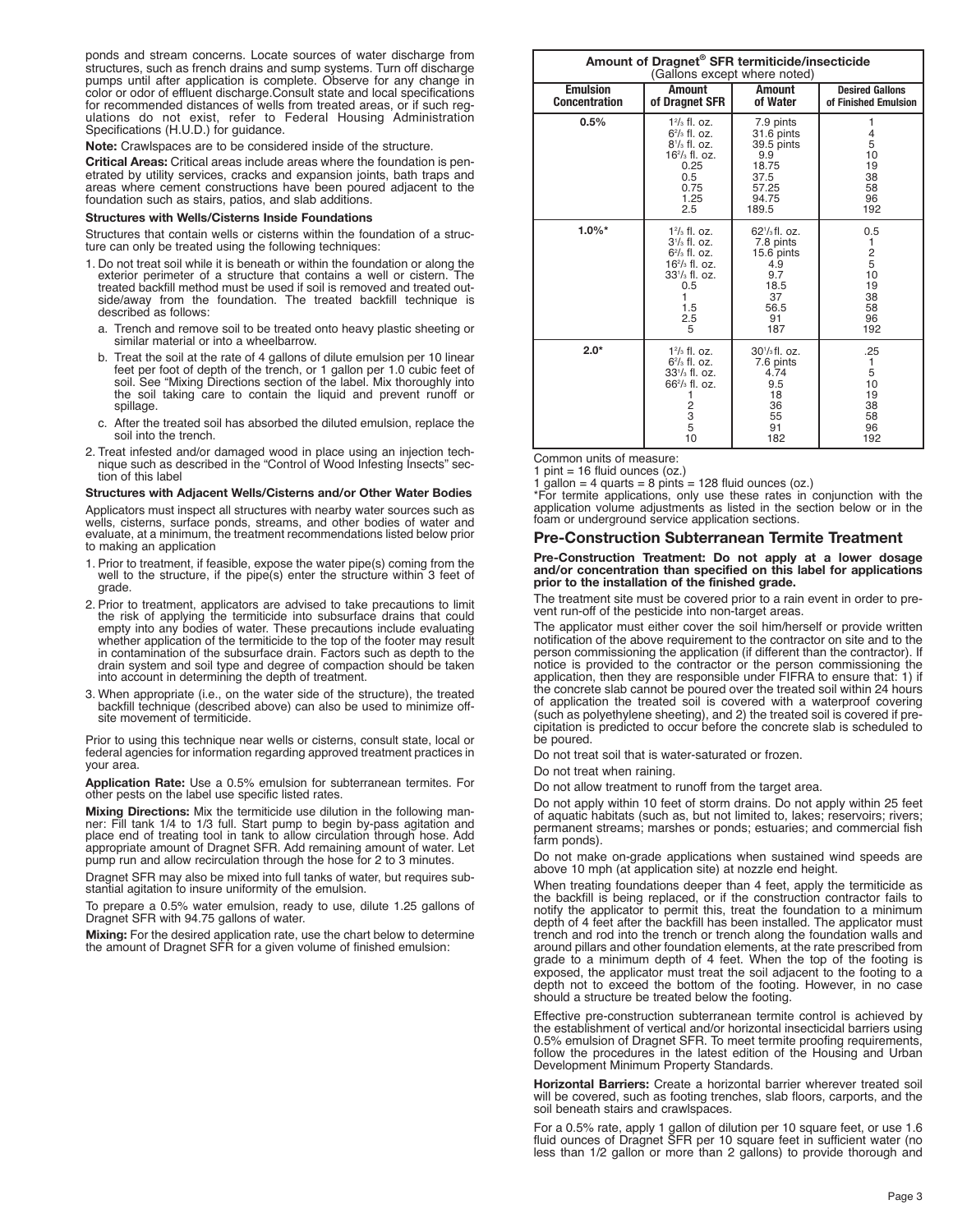continuous coverage of the area being treated.

If the fill is washed gravel or other coarse material, it is important that a sufficient amount of dilution be used to reach the soil substrate beneath the coarse fill.

Applications shall be made by a low pressure spray (less than 50 p.s.i.) using a coarse spray nozzle. If slab will not be poured the same day as treatment, cover treated soil with a water-proof barrier such as polyethylene sheeting. This is not necessary if foundation walls have been installed around the treated soil.

**Vertical Barriers:** Vertical barriers must be established in areas such as around the base of foundations, plumbing, utility entrances, back-filled soil against foundation walls and other critical areas.

For a 0.5% rate, apply 4 gallons of dilution per 10 linear feet per foot of depth or 6.4 fluid ounces of Dragnet SFR per 10 linear feet per foot of depth from grade to top of footing in sufficient water (not less than 2 gallons or more than 8 gallons) to ensure complete coverage.

- a. When trenching and rodding into the trench, or trenching, it is important that emulsion reaches the top of the footing. Rod holes must be spaced so as to achieve a continuous termiticidel barrier, but in no case more than 12 inches apart.
- b. Care should be taken to avoid soil wash-out around the footing.
- c. Trenches need not be wider than 6 inches. Emulsion should be mixed with the soil as it is being replaced in the trench.

d. For a monolithic slab, an inside vertical barrier may not be required.

Hollow block voids may be treated at a rate of 2 gallons of emulsion per 10 linear feet so that the emulsion will reach the top of the footing.

Prior to each application, applicators must notify the general contractor, construction superintendent, or similar responsible party, of the intended termiticide application and intended sites of application and instruct the responsible person to notify construction workers and other individuals to leave the area to be treated during application and until the termiticide is absorbed into the soil.

### **Post-Construction Subterranean Termite Treatment**

**Application Volume:** To provide maximum control and protection against termite infestation apply the specified volume of the finished water emulsion and active ingredient as set forth in the directions for use section of this label. If soil will not accept the labeled application volume, the volume may be reduced provided there is a corresponding increase in concentration so that the amount of active ingredient applied to the soil remains the same.

Note: Large reductions of application volume reduce the ability to obtain a continuous barrier. Variance is allowed when volume and concentration are consistent with label directed rates and a continuous barrier can still be achieved.

Where desirable for post construction treatments, the volume of the 1.0% emulsion may be reduced by  $1/2$  the labeled volume or a 2.0% emulsion emulsion may be reduced by '/ɛ the labeled volume or a 2.0% emulsion<br>may be applied at '/<sub>ª</sub> the labeled volume (see Volume Adjustment Chart). Volume adjustments at 2.0% are not recommended for subslab injection. See Volume Adjustment Chart below.

**Note:** When volume is reduced, the hole spacing for subslab injection and soil rodding may require similar adjustment to account for lower volume dispersal of the termiticide in the soil.

| <b>Volume Adjustment Chart</b>                                                                              |                            |                                  |                                     |
|-------------------------------------------------------------------------------------------------------------|----------------------------|----------------------------------|-------------------------------------|
| Rate (% emulsion)                                                                                           | 0.5%                       | 1.0%                             | $2.0\%$                             |
| Volume allowed<br>Horizontal (gallons<br>emulsion/10 sq. ft.)<br>Vertical (gallons<br>emulsion/10 lin. ft.) | 1.0 gallons<br>4.0 gallons | 0.5<br>gallons<br>2.0<br>gallons | 0.25<br>qallons*<br>1.0<br>qallons* |

\*Not recommended for subslab injection.

**After Treatment:** All holes in commonly occupied areas into which Dragnet SFR has been applied must be plugged. Plugs must be of a noncellulose material or covered by an impervious, non-cellulose material.

Use a 0.5% emulsion for post-construction treatment. Post-construction soil applications shall be made by injection, rodding, and/or trenching or<br>coarse fan spray with pressures not exceeding 25 p.s.i. at the nozzle.<br>Care should be taken to avoid soil wash-out around the footing.

Do not apply emulsion until location of wells, radiant heat pipes, water and<br>sewer lines and electrical conduits are known and identified. Caution must<br>be taken to avoid puncturing and injection into these be taken to avoid puncturing and injection into elements.

**Foundations:** For applications made after the final grade is installed, the<br>applicator must trench and rod into the trench or trench along the founda-<br>tion walls and around pillars and other foundation elements, at the ra prescribed from grade to the top of the footing. When the footing is more<br>than four (4) feet below grade, the applicator must trench and rod into the<br>trench or trench along the foundation walls at the rate prescribed to a imum depth of four feet. The actual depth of treatment will vary depending on soil type, degree of compaction, and location of termite activity.<br>When the top of the footing is exposed, the applicator must treat the soil<br>adjacent to the footing to a depth not to exceed the bottom of the footin

**Slabs:** Vertical barriers may be established by sub-slab injection within the<br>structure and rodding and/or trenching outside at the rate of 4 gallons of<br>emulsion per 10 linear feet per foot of depth. Special care must be to distribute the treatment evenly. Treatment should not extend below the bottom of the footing.

Treat along the outside of the foundation and where necessary beneath the slab on the inside of foundation walls. Treatment may also be required beneath the slab along both sides of interior footing-supported walls, one side of interior partitions and along all cracks and expansion joints. Horizontal barriers may be established where necessary by long-rodding or by grid pattern injection vertically through the slab.

- a. Drill holes in the slab and/or foundation to allow for the application of a continuous insecticidal barrier.
- b. For shallow foundations (1 foot or less) dig a narrow trench approxi-mately 6 inches wide along the outside of the foundation walls. Do not dig below the bottom of the footing. The emulsion should be applied to the trench and soil at 4 gallons of emulsion per 10 linear feet per foot of depth as the soil is replaced in the trench.
- c. For foundations deeper than 1 foot follow rate for basement.
- d. Exposed soil and wood in bath traps may be treated with <sup>a</sup> 0.5% emul- sion.

**Basements:** Where the footing is greater than 1 foot in depth from grade to the bottom of the foundation, application must be made by trenching and rodding into the trench, or trenching at the rate of 4 gallons of emul-<br>sion per 10 linear feet per foot of depth. When the footing is more than four<br>feet below grade, the applicator may trench and rod into the trench, trench along foundation walls at the rate prescribed for four feet of depth. Rod holes must be spaced so as to achieve a continuous termiticide bar-rier, but in no case more than 12 inches apart. The actual depth of treat-ment will vary depending on soil type, degree of compaction, and location of termite activity. However, in no case should a structure be treated below the footing. Sub-slab injection may be necessary along the inside of foun-dation walls, along cracks and partition walls, around pipes, conduits, piers, and along both sides of interior footing-supported walls.

**Accessible Crawl Spaces:** For crawl spaces, apply vertical termiticide barriers at the rate of 4 gallons of emulsion per 10 linear feet per foot of depth from grade to the top of the footing, or if the footing is more tha rodding into the trench, or trenching. Treat both sides of foundation and around all piers and pipes. Where physical obstructions such as concrete walkways adjacent to foundation elements prevent trenching, treatment<br>may be made by rodding alone. When soil type and/or conditions make<br>trenching prohibitive, rodding may be used. When the top of the footing is exposed, the applicator must treat the soil adjacent to the footing to a depth not to exceed the bottom of the footing. Read and follow the mixing and use direction section of the label if situations are encountered where the soil will not accept the full application volume

- 1. Rod holes and trenches must not extend below the bottom of the footing.
- 2. Rod holes must be spaced so as to achieve a continuous termiticide barrier but in no case more than 12 inches apart.
- 3. Trenches must be a minimum of 6 inches deep or to the bottom of the trenching in sloping (tiered) soil, the trench must be stepped to ensure adequate distribution and to prevent termiticide from running off. The emulsion must be mixed with the soil as it is replaced in the trench.
- 4. When treating plenums or crawl spaces, turn off the air circulation sys- tem of the structure until application has been completed and all termiticide has been absorbed by the soil.

**Inaccessible Crawl Spaces:** For inaccessible interior areas, such as areas where there is insufficient clearance between floor joists and ground surfaces to allow operator access, excavate if possible, and treat according to the instructions for accessible crawl spaces. Otherwise, apply one or <sup>a</sup> combination of the following two methods.

- 1. To establish a horizontal barrier, apply to the soil surface, 1 gallon of emulsion per 10 square feet overall using a nozzle pressure of less than 25 p.s.i. and a coarse application nozzle (e.g., Delavan Type RD Raindro to the soil. Do not broadcast or powerspray with higher pressures.
- 2. To establish a horizontal barrier, drill through the foundation wall or through the floor above and treat the soil perimeter at a rate of 1 gallon through the floor above and treat the soil perimeter at a rate of 1 gallon<br>of emulsion per 10 square feet. Drill spacing must be at intervals not to<br>exceed 16 inches. Many States have smaller intervals, so check State<br>regu

When treating plenums and crawl spaces, turn off the air circulation sys- tem of the structure until application has been completed and all termiticide has been absorbed by the soil.

**Masonry Voids:** Drill and treat voids in multiple masonry elements of the structure extending from the structure to the soil in order to create a con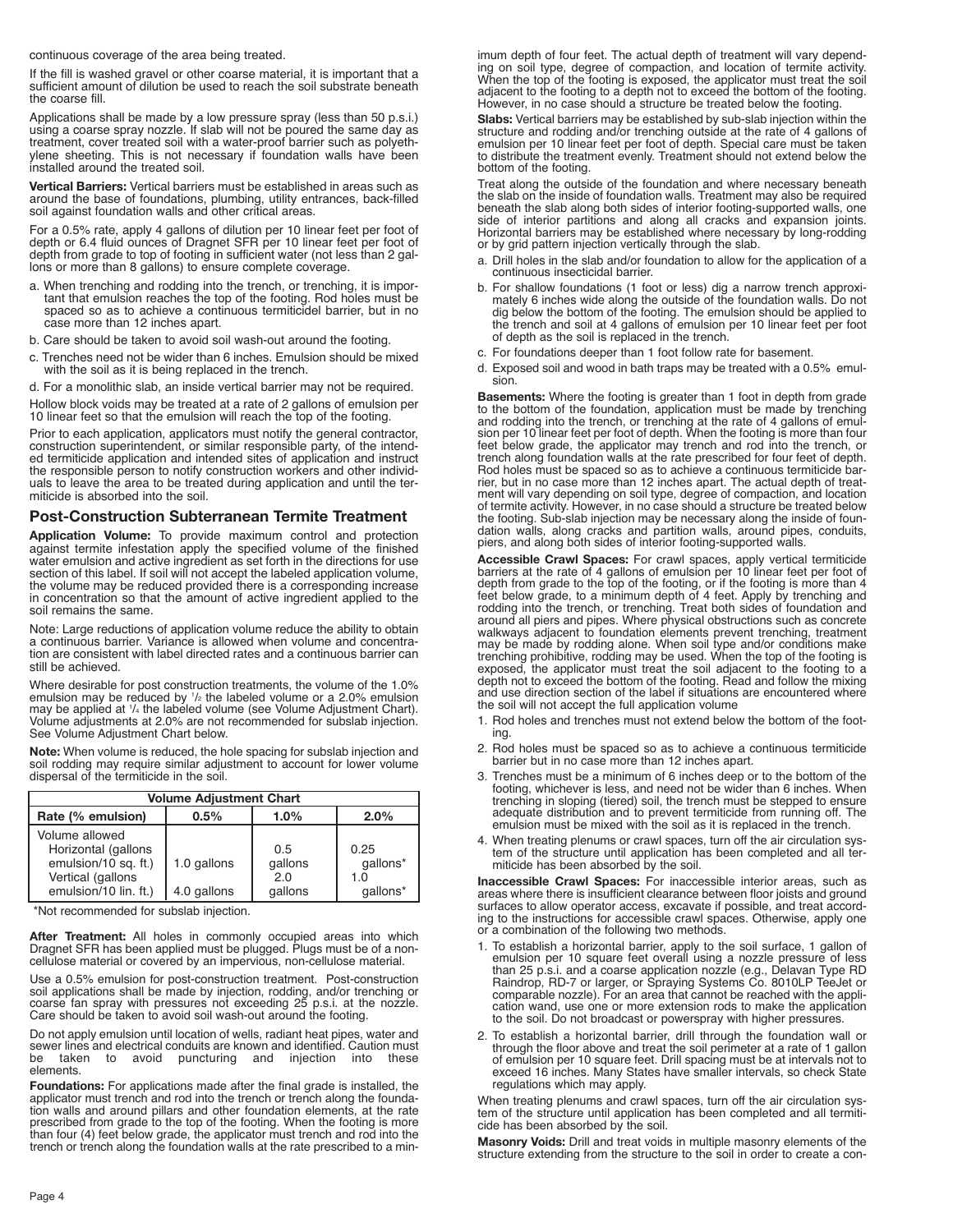tinuous treatment barrier in the area to be treated. Apply at the rate of 2 gallons of emulsion per 10 linear feet of footing, using a nozzle pressure of less than 25 p.s.i. When using this treatment, access holes must be ing as is practical. Treatment of voids in block or rubble foundation walls must be closely examined: Applicators must inspect areas of possible runoff as a precaution against application leakage in the treated areas. Some areas may not be treatable or may require mechanical alteration prior to treatment.

All leaks resulting in the deposition of termiticide in locations other than those prescribed on this label must be cleaned up prior to leaving the application site. Do not allow people or pets to contact contaminated areas or to reoccupy the contaminated areas of the structure until the clean-up is completed.

**Note:** When treating behind veneer care should be taken not to drill beyond the veneer. If concrete blocks are behind the veneer, both the blocks and the veneer may be drilled and treated at the same time.

**Excavation Technique:** If treatment must be made in difficult situations, along fieldstone or rubble walls, along faulty foundation walls, and around pipes and utility lines which lead downward from the structure to a well or pond, application may be made in the following manner:

- a. Trench and remove soil to be treated onto heavy plastic sheeting or similar material.
- b. Treat the soil at the rate of <sup>4</sup> gallons of emulsion per <sup>10</sup> linear feet per foot of depth of the trench. Mix the emulsion thoroughly into the soil taking care to prevent liquid from running off the liner.
- c. After the treated soil has absorbed the liquid emulsion, replace the soil in the trench.

#### **Foam Applications**

Dragnet<sup>®</sup> SFR termiticide/insecticide emulsion, from 0.5 to 2.0%, may be converted to a foam with expansion characteristics from 2 to 40 times.

**Localized Application Foam Applications:** The emulsion may be converted to <sup>a</sup> foam and the foam used to control or prevent termite infestations.

Depending on the circumstances, foam applications may be used alone<br>or in combination with liquid emulsion applications. Applications may be<br>made behind veneers, piers, chimney bases, into rubble foundations,<br>into block vo

Foam and liquid application must be consistent with volume and active ingredient instructions in order to insure proper application has been made. The volume and amount of active ingredient are essential to an effective tr

Foam applications are generally <sup>a</sup> good supplement to liquid treatments in difficult areas, but may be used alone in difficult spots.

Note location of electrical sources prior to foaming voids to avoid possi- ble shock hazard.

# **Application Under Slabs or to Soil in Crawlspaces to Prevent or Control Termites**

Application may be made using Dragnet SFR foam alone or in combination with liquid emulsion. The equivalent of at least 4 gallons (6.4 ounces of Dragnet concentrate) of 0.5% emulsion per 10 linear feet (ver-<br>tical barrier) either as emulsion, foam, or a combination of both. For a foam only application, apply Dragnet SFR concentrate in sufficient foam concentration and foam volume to deposit 6.4 ounces of concentrate per 10 linear feet or 1.6

#### **Sand Barrier Installation and Treatment**

Termites can build mud tubes over treated surfaces as long as they have access to untreated soil and do not have to move Dragnet SFR treated soil. Fill in cracks and spaces with builder's or playbox sand and treat the<br>sand with Dragnet SFR. The sand should be treated as soil following the<br>termiticide rate listed on the Dragnet SFR label.

Retreatment for subterranean termites can only be performed if there is clear evidence of reinfestation or disruption of the barrier due to construction, excavation, or landscaping and/or evidence of the breakdown of the termiticide barrier in the soil. These vulnerable or reinfested areas may be retreated in accordance with application techniques described in this product's labeling. The timing and type of these retreatments will vary depending on factors such as termite pressure, soil types, soil conditions and other factors which may reduce the effectiveness of the barrier.

Annual retreatment of the structure is prohibited unless there is clear<br>evidence that reinfestation or barrier disruption has occurred.

#### **APPLICATION IN CONJUNCTION WITH THE USE OF FIRSTLINE® TERMITE BAITS**

As part of the integrated pest management (IPM) program for termite con-

trol, Dragnet ® SFR termiticide/insecticide may be applied to critical areas of the structure including plumbing and utility entry sites, bath traps, expansion joints, foundation cracks and areas with known or suspected infestations at a rate of 0.5% as a spot treatment or complete barrier treatment. Applications may be made as described in the Postconstruction treatment section of this label.

# **SPECIFIC PEST CONTROL APPLICATIONS Underground services**

within structures or located outside structures, in right-of-ways or to protect long range (miles) of, installations of services.

Soil treatment may be made using 0.5% to 1.0% Dragnet SFR emulsion to prevent attack by termites and ants.

Apply 2 to 4 gallons of emulsion per 10 linear feet to the bottom of the<br>trench and allow to soak into the soil. Lay services on the treated soil and<br>cover with approximately 2 inches of fill soil. Apply another 2 to 4 gal In wide trenches, only treat the soil in the area near the services. It is important to establish a continuous barrier of treated soil surrounding the services.

Where soil will not accept the above labeled volume, 1 to 2 gallons of 1.0% Dragnet SFR may be used per 10 linear feet of trench both to the bottom of the trench and over the soil on top of the services.

Finish filling the trench with treated fill soil. The soil where each service protrudes from the ground may be treated by trenching/rodding of no more than <sup>1</sup> to <sup>2</sup> gallons of emulsion into the soil.

#### **Precautions:**

Do not treat electrically active underground services.

#### **Posts, Poles, and Other Constructions**

Create an insecticidal barrier in the soil around wooden constructions such as signs, fences and landscape ornamentation by applying a 0.5% emulsion.

Previously installed poles and posts may be treated by sub-surface injection or treated by gravity flow through holes made from the bottom of a trench around the pole or post. Treat on all sides to create a continuous insecticidal barrier around the pole. Use 1 gallon of emulsion per foot of depth for poles and posts less than six inches in diameter. For larger poles, use 1.5 gallons of emulsion per foot of depth. Apply to a depth of 6 inches below the bottom of the wood. For larger constructions, use 4 gallons per 10 linear feet per foot of depth.

#### **Treatment of Wood-in-Place for Control of Wood-Infesting Insects**

(Localized Areas in Structure)

For the control of insects such as termites, ants, carpenter ants, and wood-infesting beetles such as Old House Borer and Powder Post in localized areas of infested wood in and around structures, apply a 0.5% emulsion to voids and galleries in damaged wood and in spaces between wooden members of a structure and between wood and foundations where wood is vulnerable. Paint on or fan spray applications may also be used. Plastic sheeting must be placed immediately below overhead areas<br>that are spot treated except for soil surfaces in crawlspaces. Application<br>may be made to inaccessible areas by drilling, and then injecting emulsion<br>w mechanical alteration or fumigation to control extensive infestation of wood-infesting insects.

**Control of Bees and Wasps Indoors:** To control bees, wasps, hornets, and yellow jackets apply a 0.5% emulsion. Application should be made in the late evening when insects are at rest. Spray liberally into hiding and breeding places, especially under attic rafters, contacting as many insects as possible. Repeat as necessary.

Termite carton nests in trees or building voids may be injected with 0.5% to 1.0% emulsion. Multiple injection points to varying depths may be necessary. It is desirable to physically remove carton nest material from build-ing voids when such nests are found.

**Important:** Do not apply emulsion until location of heat pipes, ducts, water and sewer lines and electrical conduits are known and identified. Caution must be taken to avoid puncturing and injection into these structural elements. Do not apply into electrical fixtures, switches, or sockets.

### **GENERAL INFORMATION**

Dragnet SFR is to be used for residual pest control in and on buildings and structures and their immediate surroundings and on modes of transport. Permitted areas of use include, but are not limited to industrial buildings, houses, apartment buildings, laboratories, buses, greenhouses and the ers, aircraft (Do not use in aircraft cabins), schools, nursing homes, hospitals (non-patient areas), restaurants, hotels, and food manufacturing, processing and servicing establishments.

Do not tank mix this product with dichlorvos (DDVP) containing products. Can be tank-mixed with Insect Growth Regulators (IGR's) or pyrethrin- containing products. When mixing Dragnet SFR with other products,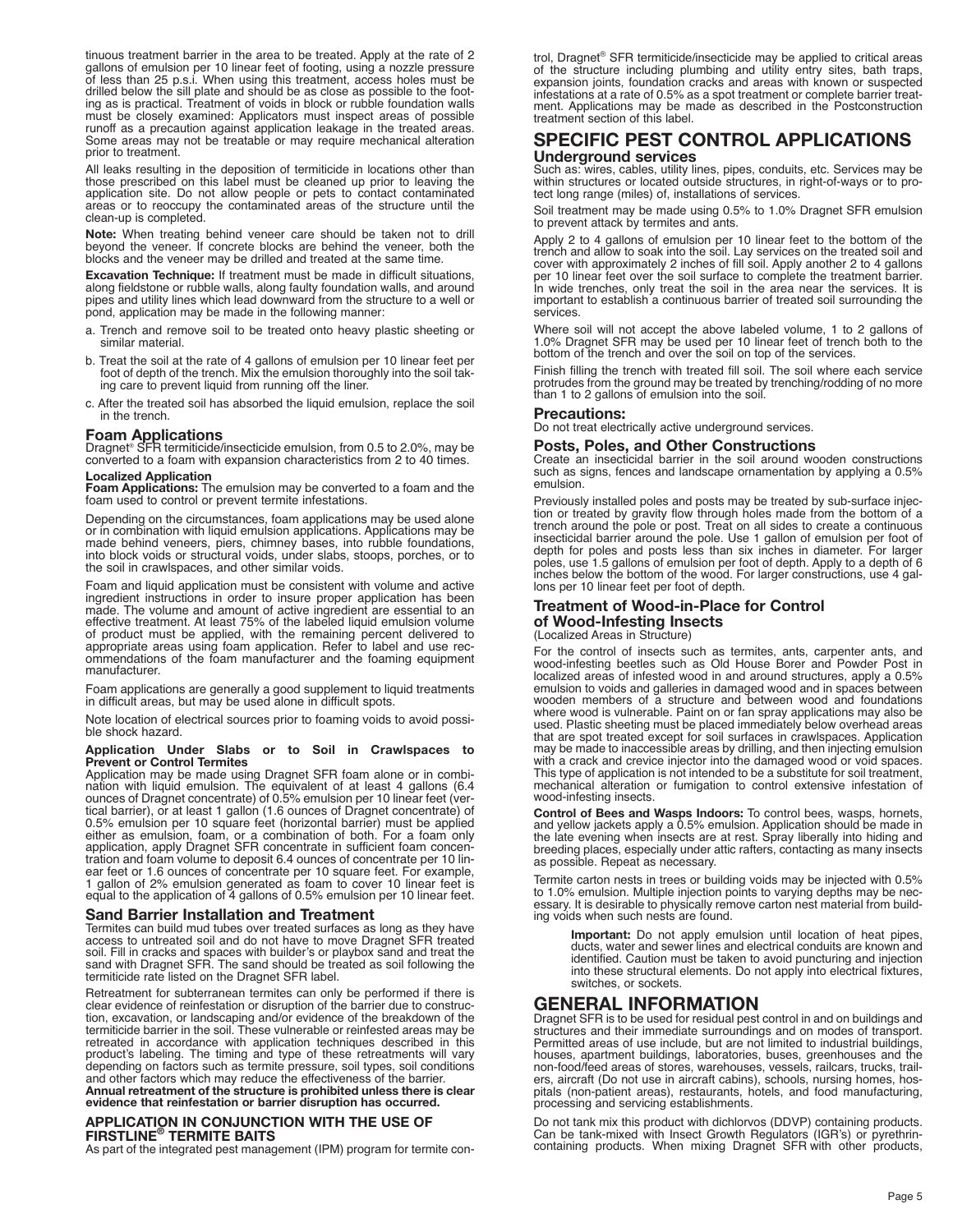observe all precautions and limitations on the labels of each product. To prepare the emulsion, dilute Dragnet SFR with water only. To prepare a 0.50% emulsion, mix 1.6 oz. (50 ml) in 1 gallon of water.

Dragnet SFR is an emulsifiable concentrate to be diluted with water and used to control pests in and around homes and other structures. The pests controlled are listed in the accompanying tables.

Dragnet SFR may be used as a broadcast or spot application to carpeting, wood, lawns and soil (crawl space and perimeter) and as a crack and<br>crevice injection, or paint-on treatment. Crawlspaces are considered<br>inside the structure. Consult tables for specific use instructions.

#### **Broadcast Treatment of Wood for the Control of Wood-Infesting Insects and Nuisance Pests Outside of Structure**

Apply <sup>a</sup> 0.5% emulsion with <sup>a</sup> fan spray using <sup>a</sup> maximum of <sup>25</sup> psi. Treatment should be made just to the point of runoff.

To control wood-infesting insects active inside trees, utility poles and/or fence posts, drill to find the interior infested cavity and inject a 0.5% emulsion. To control bees, wasps, hornets, and yellow-jackets, apply in evening when insects are at rest. Aim spray at nest openings in ground, bushes and in cracks and crevices which may harbor nests, saturating nest openings and contacting as many insects as possible.

#### **Pests Under Slabs**

Infestations of Arthropods, such as ants, cockroaches and scorpions inhabiting under slab area may be controlled by drilling and injecting or inhabiting under slab area may be controlled by drilling and injecting or<br>horizontal rodding and then injecting 1 gallon of a 0.5% to 1.0% emulsion<br>per 10 square feet or 2 gallons per 10 linear feet.

#### **Pest Control in Crawlspaces**

Broadcast Dragnet SFR at 0.5% to all surfaces in crawlspace to control ants, fleas, roaches, scorpions, or other arthropods. Product may also be applied through under structure insecticidal delivery systems such as piping or flexible tubing mounted under the structure. This treatment is not intended as a substitute for termite control. Treat surfaces to point of runoff. Keep children and pets off surface until dry.

### **Pest Control on Outside Surfaces and Around Buildings**

Apply Dragnet SFR using a 0.5% emulsion as a residual spray to outside surfaces of buildings including, but not limited to, exterior siding, founda-tions, porches, window frames, eaves, patios, garages, refuse dumps, lawn areas adjacent or around private homes, duplexes, townhouses, condominiums, house trailers, apartment complexes, carports, garages, fence lines, storage sheds, barns, other residential structures, commercial, industrial and institutional buildings, soil, trunks of woody ornamentals and other areas where pests congregate or have been seen. Repeat treatment as necessary to maintain effectiveness.

**Vinyl and Aluminum Siding:** The application of Dragnet SFR to vinyl and aluminum siding (particularly lightly colored, aged, weathered or otherwise damaged) may result in staining, bleaching or discoloration. Factors such as extreme heat and direct sunlight can promote damage when using emulsifiable concentrates. Before applying Dragnet SFR to vinyl or aluminum siding, treat a small area and evaluate 30 minutes later to allow any potential staining to occur. Regardless of the test results, do not apply to vinyl or aluminum siding while exposed to direct sunlight or during the heat of the day.

**Perimeter Treatment:** Apply to a band of soil and vegetation 6 to 10 feet wide around and adjacent to the structure. Also, treat the foundation of the structure to a height of 2 to 3 feet. Use a spray volume of 2 to 10 ga of emulsion per 1000 square feet. Higher volumes of water may be needed if mulch or leaf litter is present or foliage is dense. House siding may<br>be treated if pests such as Gypsy moth adults and caterpillars, boxelder<br>bugs, elm leaf beetles, earwigs or silverfish are present.

| Pest                                                                                                                                                         | <b>Specific Instructions</b>                                                                                                                                                                                                                                                                                                                                       |                                                      |                                                                                                                                                                                                                                                                                                                                                         |                                                                          |
|--------------------------------------------------------------------------------------------------------------------------------------------------------------|--------------------------------------------------------------------------------------------------------------------------------------------------------------------------------------------------------------------------------------------------------------------------------------------------------------------------------------------------------------------|------------------------------------------------------|---------------------------------------------------------------------------------------------------------------------------------------------------------------------------------------------------------------------------------------------------------------------------------------------------------------------------------------------------------|--------------------------------------------------------------------------|
| Ants <sup>4</sup><br>Ant Mounds <sup>1,4</sup><br>Armyworm <sup>4</sup><br>Fire $Ants4$<br><b>Bees</b><br><b>Carpenter Bees</b>                              | Apply as a pinstream, as a fine/coarse spray, as a<br>spot treatment or with a paintbrush. Treat where<br>pests are found or entry points of the structure such<br>as window and door frames and along the founda-<br>tion. Do not apply to structures with high pressure<br>sprayers such as air blast sprayers.                                                  |                                                      |                                                                                                                                                                                                                                                                                                                                                         |                                                                          |
| Bark Beetles <sup>3</sup><br>Borers <sup>3</sup><br><b>Boxelder</b><br>Bugs <sup>2,4</sup><br>Centipedes<br>Cockroaches <sup>4</sup><br>Asian<br>Cockroaches | <b>1</b> Drench Method: Apply 1-2 gallons of emulsion to<br>each mound area by sprinkling the mound until it is<br>wet and treat a 4 foot diameter circle around the<br>mound. Use the higher volume for mounds larger<br>than 12". For best results, apply in cool weather, such<br>as in early morning or late evening hours, but not in<br>the heat of the day. |                                                      |                                                                                                                                                                                                                                                                                                                                                         |                                                                          |
| Crickets <sup>4</sup><br>Mole Crickets <sup>4</sup><br>Earwigs                                                                                               | <b>2</b> Boxelder Bugs, Elm Leaf Beetles, Gypsy Moth<br>Caterpillars: Spray tree trunks, building siding or<br>wherever pests congregate, to the point of runoff.                                                                                                                                                                                                  |                                                      |                                                                                                                                                                                                                                                                                                                                                         |                                                                          |
| Elm Leaf<br>Beetles <sup>2</sup><br>Firebrats<br>$F$ leas <sup>4</sup>                                                                                       | 3 Borers and Bark Beetles: To prevent infestation of<br>trees and woody ornamentals, spray the bark to the<br>point of runoff.                                                                                                                                                                                                                                     |                                                      |                                                                                                                                                                                                                                                                                                                                                         |                                                                          |
| Ground<br>Beetles <sup>4</sup><br>Gypsy Moths<br>(adults &<br>Caterpillars) <sup>2</sup><br>Millipedes                                                       |                                                                                                                                                                                                                                                                                                                                                                    |                                                      | 4 Apply Dragnet <sup>®</sup> SFR termiticide/insecticide at the<br>rate 0.4 to 0.8 fluid ounce per 1000 square feet in a<br>volume of water sufficient for uniform coverage such<br>as 4 to 25 gallons. Use the lower rate to knock down<br>existing pests and the higher rate where faster knock-<br>down or greater residual is desired. For example: |                                                                          |
| Scorpions<br>Silverfish                                                                                                                                      | Lawn                                                                                                                                                                                                                                                                                                                                                               | (Sq. Ft.)                                            | Oz of Dragnet <sup>®</sup> SFR Gals of Water                                                                                                                                                                                                                                                                                                            |                                                                          |
| Sod Webworm <sup>4</sup><br>Sowbugs<br>Spiders <sup>4</sup><br>Wasps<br>Ticks <sup>4,5</sup><br>Flies                                                        | Small<br>Medium<br>Large<br>1 Acre                                                                                                                                                                                                                                                                                                                                 | 1,000<br>2,000<br>3,000<br>6,000<br>12,000<br>44,000 | $0.4 \text{ to } 0.8$<br>$0.8$ to 1.6<br>1.2 to 2.4<br>2.4 to 4.8<br>4.8 to 9.6<br>17.0 to 34.0                                                                                                                                                                                                                                                         | 4 to 25<br>8 to 50<br>12 to 75<br>24 to 150<br>48 to 300<br>176 to 1,100 |
| <b>Carpenter Ants</b><br>Chinchbugs <sup>4</sup><br>Pill Bugs                                                                                                |                                                                                                                                                                                                                                                                                                                                                                    | require the higher volumes.                          | Lawn should not be longer than 3 inches at the time of<br>application. Repeat application if necessary.<br>Application in combination with compatible surfactants<br>may enhance penetration. Arid climates generally                                                                                                                                   |                                                                          |
|                                                                                                                                                              | 5 Residual treatment for control of Deer tick (Ixodes                                                                                                                                                                                                                                                                                                              |                                                      |                                                                                                                                                                                                                                                                                                                                                         |                                                                          |

**5** Residual treatment for control of Deer tick (Ixodes dammini), western black-legged tick (Ixodes pacifficus) and other Ticks (important vectors for Lyme Disease, Rocky Mountain Spotted Fever).

# **Ornamental and Lawn Use**

Not for use on plants being grown for sale or other commercial, or for commercial seed production, or for research purposes. For use on plants intended for aesthetic purposes or climatic modification and being grown in interior plantscapes, ornamental gardens or parks, or lawns and grounds.

Dragnet SFR may be used to control insect pests on ornamentals and lawns in landscaped areas around residential, institutional, public, commercial and industrial buildings, parks, recreational areas and athletic fields.

# **General Application Instructions**

Dragnet SFR is a 3.2 pounds per gallon formulation of the insecticide permethrin. Apply Dragnet SFR when insects appear or feeding is noticed. The higher rate should be used as pest populations increase. Repeat the application as necessary to maintain control. Dragnet SFR may be applied by ground equipment only. Use sufficient water to obtain full coverage.

Do not apply more than 2.0 lb. a.i./A/year.

Dragnet SFR has demonstrated excellent plant safety; however, not all cultivars have been tested. Before treating large numbers of plants of a particular cultivar, treat a few plants and observe prior to full scale application.

#### **Spray Drift Precautions:**

All ground application equipment must be properly maintained and calibrated using appropriate carriers.

Do not make ground applications during temperature inversions.

Make ground applications when the wind velocity favors on target product disposition (approximately 3 to 10 mph). Do not apply when wind velocity exceeds 15 mph.

Do not apply by ground equipment within <sup>25</sup> feet of lakes, reservoirs, rivers, permanent streams, marshes or natural ponds, estuaries, and commercial fish farm ponds.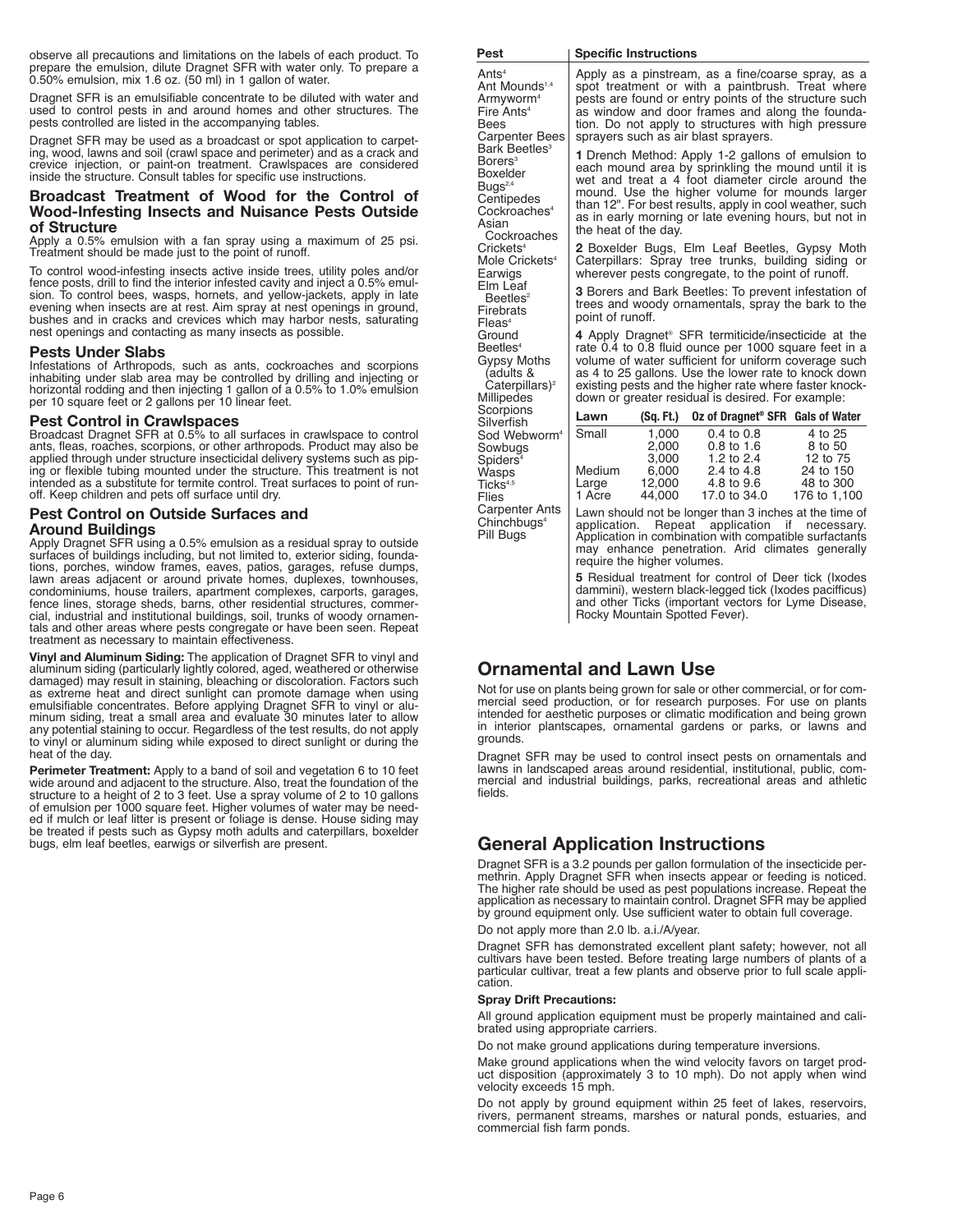# **Recommended Application Rates**

| <b>CROP</b>                                                                                                                                                                                                                                                                                                                                                                                                              | <b>PEST</b>                                                                                                                                                                                                                                                                                                                                                                                                                                                                              | <b>RECOM-</b><br><b>MENDED</b><br><b>RATE</b>                                                         | <b>SPECIFIC</b><br><b>INSTRUCTIONS</b>                                                                                                                                                                                                                                                                                                                    |
|--------------------------------------------------------------------------------------------------------------------------------------------------------------------------------------------------------------------------------------------------------------------------------------------------------------------------------------------------------------------------------------------------------------------------|------------------------------------------------------------------------------------------------------------------------------------------------------------------------------------------------------------------------------------------------------------------------------------------------------------------------------------------------------------------------------------------------------------------------------------------------------------------------------------------|-------------------------------------------------------------------------------------------------------|-----------------------------------------------------------------------------------------------------------------------------------------------------------------------------------------------------------------------------------------------------------------------------------------------------------------------------------------------------------|
| Ornamentals in<br>interiorscapes,<br>in residential<br>landscaped<br>areas and land-<br>scaped areas<br>around institu-<br>tional, public,<br>commercial and<br>industrial build-<br>ings, parks,<br>recreational<br>areas and ath-<br>letic fields<br>(including<br>foliage and flow-<br>ering plants,<br>woody and<br>herbacious non-<br>edible ornamen-<br>tals and non-<br>bearing plants<br>of fruiting<br>species) | Ants<br>Aphids<br>Bagworm<br>Beet Armyworm<br><b>Birch Leafminer</b><br>Cabbage Looper<br>Cankerworms<br>Citrus Thrips<br>Fungus Gnat<br>Gypsy Moth<br>Caterpillars<br>Heliothis spp.<br>Japanese<br><b>Beetles</b><br>Lace Bug<br> Leaf Feeding<br>Caterpillars<br>Leafhoppers<br>Leafminers<br>Lygus Bugs<br>Mealybugs<br><b>Pine Sawflies</b><br><b>Plant Bugs</b><br><b>Root Weevils</b><br>(Adult)<br><b>Tent Caterpillars</b><br>Webworms<br>Whiteflies<br>Zimmerman<br>Pine Moths | 4 to 8<br>Fl. Oz.<br>per<br>100 Gals.<br>$-$ or $-$<br>Broadcast<br>4 to 8<br>Fl. Oz.<br>per Acre     | Apply sufficient vol-<br>ume of water to<br>adequately cover<br>foliage.<br>Use higher rate for<br>moderate to high<br>infestations.<br>Direct application to<br>blooms may cause<br>browning of petals.<br>Marginal leaf<br>burn may occur<br>on Salvia,<br>Dieffenbachia and<br>Pteris Fern.                                                            |
| Ornamental<br>Trees                                                                                                                                                                                                                                                                                                                                                                                                      | <b>Bark Beetles</b><br><b>Borers</b><br>(Including but)<br>not limited to<br>Dendroctonus<br>spp., Ips spp.,<br>Scolytus spp.,<br>Ash Borer,<br>Bronze Birch<br>Borer, Elm<br>Bark Beetles,<br>Rhododendron<br>borer and<br>Turpentine<br><b>Beetles</b>                                                                                                                                                                                                                                 | 1 to 2 gts.<br>per<br>100 Gals.                                                                       | Apply to the lower<br>branches and trunk<br>directly prior to<br>adult emergence.<br>Emergence varies<br>according to host<br>tree, environmental<br>conditions and<br>geography of the<br>country. Complete,<br>heavy uniform cov-<br>erage of bark on<br>scaffold limbs to the<br>ground level of the<br>trunk is recom-<br>mended for best<br>control. |
| Conifers                                                                                                                                                                                                                                                                                                                                                                                                                 | Nantucket Pine<br>Tip Moth<br>Coneworms*                                                                                                                                                                                                                                                                                                                                                                                                                                                 | $4$ to $8$<br>Fl. Oz.<br>per<br>100 Gals.<br>$-$ or $-$<br>Broadcast<br>4 to 8<br>Fl. Oz.<br>per Acre | Begin application<br>when adults appear.<br>Repeat applications<br>may be made on<br>5–7 day intervals as<br>needed.                                                                                                                                                                                                                                      |
| Lawns around<br>residential, insti-<br>tutional, public,<br>commercial and<br>industrial build-<br>ings, parks,<br>recreational<br>areas and ath-<br>letic fields.                                                                                                                                                                                                                                                       | Chinchbugs<br>Pillbugs<br>Sod Webworm<br>(See also list<br>of pests under<br>"Pest control<br>on outside sur-<br>faces and<br>around build-<br>ings")                                                                                                                                                                                                                                                                                                                                    | 0.4 to 0.8<br>fl. oz.<br>per<br>1,000 sq. ft.                                                         | Apply using suffi-<br>cient water to pro-<br>vide adequate cov-<br>erage.                                                                                                                                                                                                                                                                                 |

\*To control Coneworm —Use Dragnet SFR at the following rates:

For high volume sprayers: Use 8 ounces in 100 gallons of water. Apply 5 to 10 gallons of finished spray per tree.

For low volume sprayers: Use 42 ounces in 100 gallons of water. Apply 100 gallons per acre.

To control Webbing Coneworm—make first application within 1 week of female flower closure or peak pollen flight.

To control other coneworms —make first application within 30 days following flower closure.

# **Applications to Agricultural Structures For Agricultural use only**

# **General Application Instructions**

Dragnet® SFR termiticide/insecticide can be used for residual pest con-Examples the institution in and on buildings and structures used for agricultural purpose, their immediate surroundings.

Dragnet SFR is an emulsifiable concentrate to be diluted with water and applied as an emulsion to control pests in and around agricultural structures. Pests controlled are listed in the accompanying tables.

# **Agricultural Structures**

Spray directly or spot treatment to walls and ceiling as residual surface<br>treatment only. Do not treat manure or litter. Avoid contamination of<br>feed and water. Do not apply directly to livestock or poultry.

| For<br><b>Application</b><br>in                                                                     | <b>Target</b><br><b>Insects</b>                                                                                                                          | <b>Method</b><br>οt<br>Applic. | <b>Dilute</b>                            | Applic.<br>Rate                                   |
|-----------------------------------------------------------------------------------------------------|----------------------------------------------------------------------------------------------------------------------------------------------------------|--------------------------------|------------------------------------------|---------------------------------------------------|
| Dairies.<br>Barns, feed-<br>lots, stables,<br>poultry hous-<br>es, swine and<br>livestock<br>houses | House flies.<br>stable flies<br>and other<br>manure<br>breeding flies.<br>Also aids in the<br>reduction of<br>cockroaches,<br>mosquitoes<br>and spiders. | Sprayer                        | 4 ounces to<br>$12.5$ gal-<br>lons water | gallon per<br>750<br>square<br>feet of<br>surface |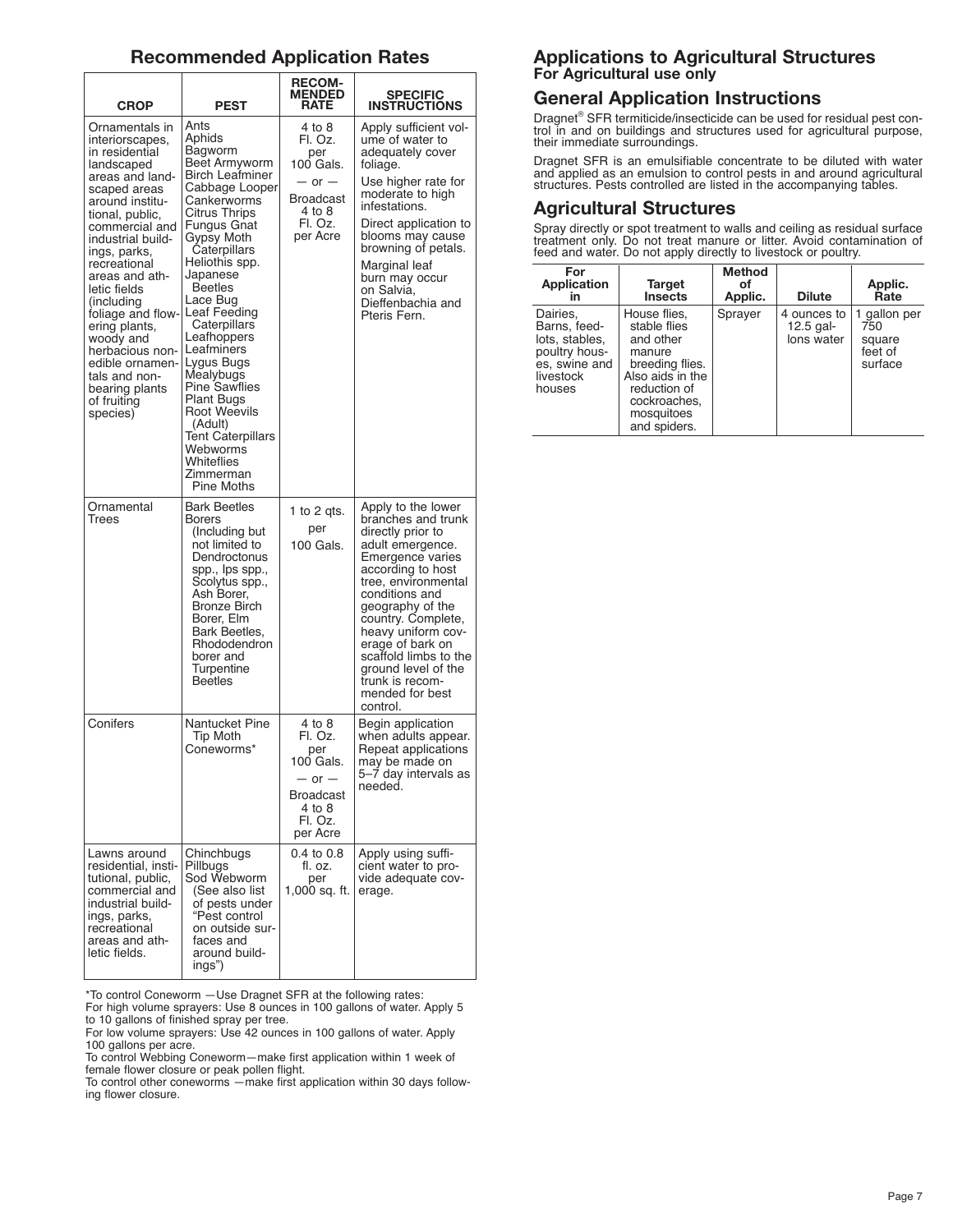# **Pest Control Indoors**

**Food Handling Establishments:** Places other than private residences in which food is held, processed, prepared or served.

Non-Food/Feed Areas: Includes garbage rooms, lavatories, floor drains (to sewers), entries and vestibules, offices, locker rooms, machine rooms, garages, mop closets, and storage (after canning or bottling). All areas wher

Food/Feed Areas: Dragnet is not labeled for use in food/feed areas. Do not use in food/feed areas of food/feed handling establishments, restaurants or other areas where food/feed is commercially prepared or processed. Do n is in operation. Serving areas are areas where prepared foods are<br>served such as dining rooms but excluding areas where prepared foods are<br>served such as dining rooms but excluding areas where foods may be<br>prepared or held

Use Dragnet SFR to control pests listed in the following table by appli- cation of <sup>a</sup> 0.5% emulsion.

| Pest                                                                                                                                                                                                                                                                                                                                                                                                                                                                          | <b>Specific Instructions</b>                                                                                                                                                                                                                                                                                                                                                                                                                                                                                                                                                                                                                                                                                                                                                                                                                                                                                                                            |
|-------------------------------------------------------------------------------------------------------------------------------------------------------------------------------------------------------------------------------------------------------------------------------------------------------------------------------------------------------------------------------------------------------------------------------------------------------------------------------|---------------------------------------------------------------------------------------------------------------------------------------------------------------------------------------------------------------------------------------------------------------------------------------------------------------------------------------------------------------------------------------------------------------------------------------------------------------------------------------------------------------------------------------------------------------------------------------------------------------------------------------------------------------------------------------------------------------------------------------------------------------------------------------------------------------------------------------------------------------------------------------------------------------------------------------------------------|
| Fleas                                                                                                                                                                                                                                                                                                                                                                                                                                                                         | Prior to treatment, carpets and furniture should be<br>vacuumed thoroughly and vacuum cleaner bag dis-<br>carded in an outdoor trash container. Evenly apply a<br>broadcast spray at a rate of 1 gallon/per 800 to 1600<br>square feet to infested areas such as crawlspaces,<br>rugs, carpets, pet beds and other pet resting areas.<br>Avoid wetting or soaking. For crawlspace applica-<br>tions, the applicator must wear a respirator recom-<br>mended by NIOSH for filtering spray mists and organ-<br>ic vapors. When treating upholstered furniture take<br>care to treat between and under cushions. Pay par-<br>ticular attention to areas which are frequented by<br>pets. Old pet bedding should be replaced with clean,<br>fresh bedding after treatment. To control the source of<br>flea infestations, pets inhabiting the treated premises<br>should be treated with a flea-control product regis-<br>tered for application to animals. |
| Pest                                                                                                                                                                                                                                                                                                                                                                                                                                                                          | Specific Instructions                                                                                                                                                                                                                                                                                                                                                                                                                                                                                                                                                                                                                                                                                                                                                                                                                                                                                                                                   |
| Centipedes<br>Ants*<br>Carpenter Ants*<br>Fire Ants<br><b>Bat Bugs</b><br><b>Bed Bugs</b><br>Bees and<br>Wasps<br>Carpenter Bees<br>Boxelder Bugs<br>Cockroaches<br>Asian<br>Cockroaches<br>Crickets<br>Flies-such as<br>Drain, Cluster,<br>House<br>Earwigs<br>Firebrats<br>Ground Beetles<br>Leaf Beetles<br>Millipedes<br>Pantry Pests**<br>Such as: Flour<br>Beetles, Indian<br>Meal Moths<br>Larder Beetles<br>Pillbugs<br>Scorpions<br>Silverfish<br>Sowbugs<br>Spiders | Apply crack and crevice, as a pinstream, as a<br>fine/coarse, low pressure spray (20 psi or less), spot<br>application or with a paint brush. Treat where pests<br>are found or normally occur, such as crack and<br>crevices in walls, in and around kitchen cabinets and<br>drawers, along baseboards, behind sinks and around<br>plumbing and other utility installations.<br>Ant infested wood may be drilled and injected with<br>Dragnet SFR.<br>**Remove all utensils, uncovered foodstuffs (or any<br>having original package opened), shelf paper and<br>other objects before spraying. Allow treated surfaces<br>to dry and cover shelves with clean paper before<br>replacing any utensils, foodstuff or other items. Any<br>foodstuff accidentally contaminated with spray solu-<br>tion should be discarded.                                                                                                                               |
| Carpet Beetles                                                                                                                                                                                                                                                                                                                                                                                                                                                                | For the control of carpet beetles, evenly apply the<br>spray to rugs, carpets, along baseboards and edges<br>of carpeting, under carpeting, rugs and furniture, in<br>closets, on shelving, and wherever else these insects<br>are seen or suspected. Avoid wetting or soaking.                                                                                                                                                                                                                                                                                                                                                                                                                                                                                                                                                                                                                                                                         |
| Brown Dog<br>Ticks                                                                                                                                                                                                                                                                                                                                                                                                                                                            | For the control of Brown Dog Ticks, evenly apply the<br>spray to infested areas, such as pet beds and resting<br>quarters, nearby cracks and crevices, along base-<br>boards, windows and doorframes, and areas of<br>floor and floor coverings where these pests may be<br>present. Avoid wetting or soaking. Old bedding<br>should be removed and replaced with clean, fresh<br>bedding after treatment.                                                                                                                                                                                                                                                                                                                                                                                                                                                                                                                                              |

# **Attention**

Do not apply to pets, crops, or sources of electricity.

Do not allow people or pets on treated surfaces, such as carpets until the spray has dried.

Do not use concentrate or emulsion in fogging equipment.

Firewood is not to be treated.

During any application to overhead areas of structure, cover surfaces below with plastic sheeting or similar material (except where exempt).

Do not allow spray to contact food, foodstuffs, food contacting surfaces, food utensils or water supplies.

Thoroughly wash dishes and food handling utensils with soap and water if they become contaminated by application of this product.

Do not treat areas where food is exposed.

During indoor surface applications do not allow dripping or run-off to occur.

Do not apply this product in patient rooms or in any rooms while occupied by the elderly or infirm.

Do not apply when occupants are present in the immediate area in institutions such as libraries, sport facilities, etc.

Do not apply to classrooms when in use.

Do not touch treated surface until dry.

Not for use in voids insulated with rigid foam.

Not for broadcast use on indoor residential surfaces.

Not for use in outdoor residential misting systems.

Do not water the treated area to the point of run-off.

Do not make applications during rain.

Do not allow adults, children, or pets to enter until sprays have dried.

Do not allow adults, children, or pets to enter until vapors, mists, and aerosols have dispersed and the treated area has been thoroughly ventilated.

Do not apply this product that will contact workers or other persons either directly or through drift.

Only protected handlers may be in the area during application.

All outdoor applications, if permitted elsewhere on this label, must be limited to spot or crack-and-crevice treatments only, except for the following permitted uses, if allowed elsewhere on this label:

- 1. Applications to soil or vegetation, as listed on this label, around structures;
- 2. Applications to lawns, turf, and other vegetation, as listed on this label;
- 3. Applications to the side of a building, up to a maximum height of 3 feet above grade:
- 4. Applications to underside of eaves, soffits, doors, or windows permanently protected from rainfall by a covering, overhang, awning, or other structure;
- 5. Applications around potential pest entry points into buildings, when limited to a surface band not to exceed one inch in width;
- 6. Applications made through the use of a coarse, low pressure spray to only those portions of surfaces that are directly above bare soil, lawn, turf, mulch or other vegetation, as listed on this label, and not over an impervious surface, drainage or other condition that could result in runoff into storm drains, drainage ditches, gutters or surface waters, in order to control occasional invaders or aggregating pests.